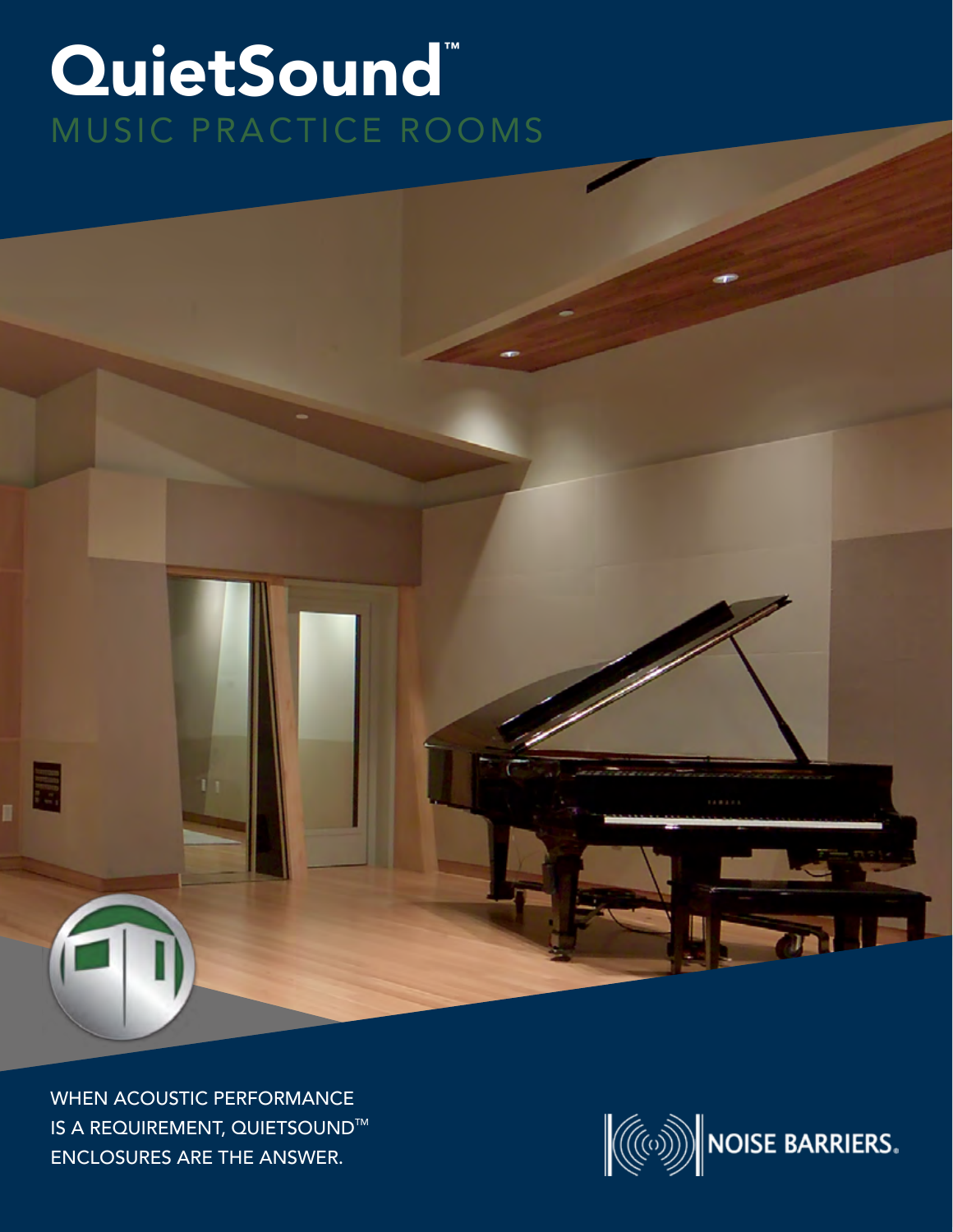# QuietSound™ MUSIC PRACTICE ROOMS

Our sound control enclosures start performing the moment they arrive on the job site.



### APPLICATIONS:

- •Music Practice Rooms
- •Recitals
- •Breakout Lessons
- •Control Rooms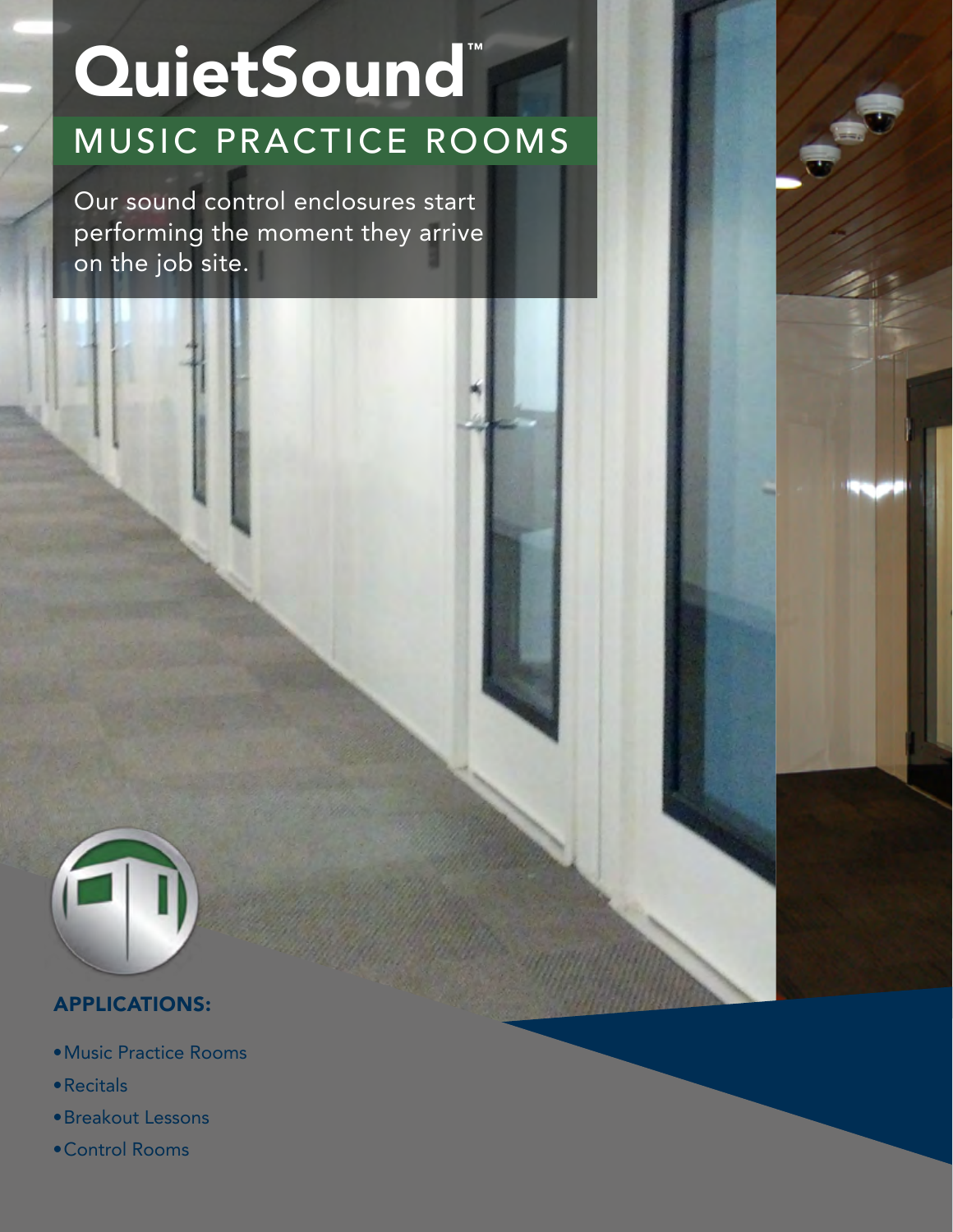- Panel Construction: QuietMod 4" thick wall and ceiling panels with perforated interior walls. Class 1 per ASTM E84.
- Door: 36" x 84" QuietSwing STC 52 Cam-Lift Acoustical Door. Pull handle and low-profile door threshold included. Custom sizes and hardware are available upon request. Full Window Optional. Mortised Locks Optional.
- Interior/Exterior Finish: Durable Powder Coat Finish with choice of five standard colors. (See color chart)
- Electrical: Modular "Plug-and-Play" UL Certified, recessed 120V electrical service, 2 duplex outlets, 2 variable switches (lighting and ventilation) and 10' grounded power connection. Multiple receptacles and longer lengths available upon request. No site wiring required.
- Lighting: LED lighting with dimmer switch. Light has very low power consumption and a very long life.
- Ventilation: Silenced ventilation (note: minimal ventilation is required with LED-no-heat light), adjustable air control.

**COMPLETELY MODULAR** 

H



PRE-WIRED ELECTRICAL



CUSTOM DESIGNS AVAILABLE